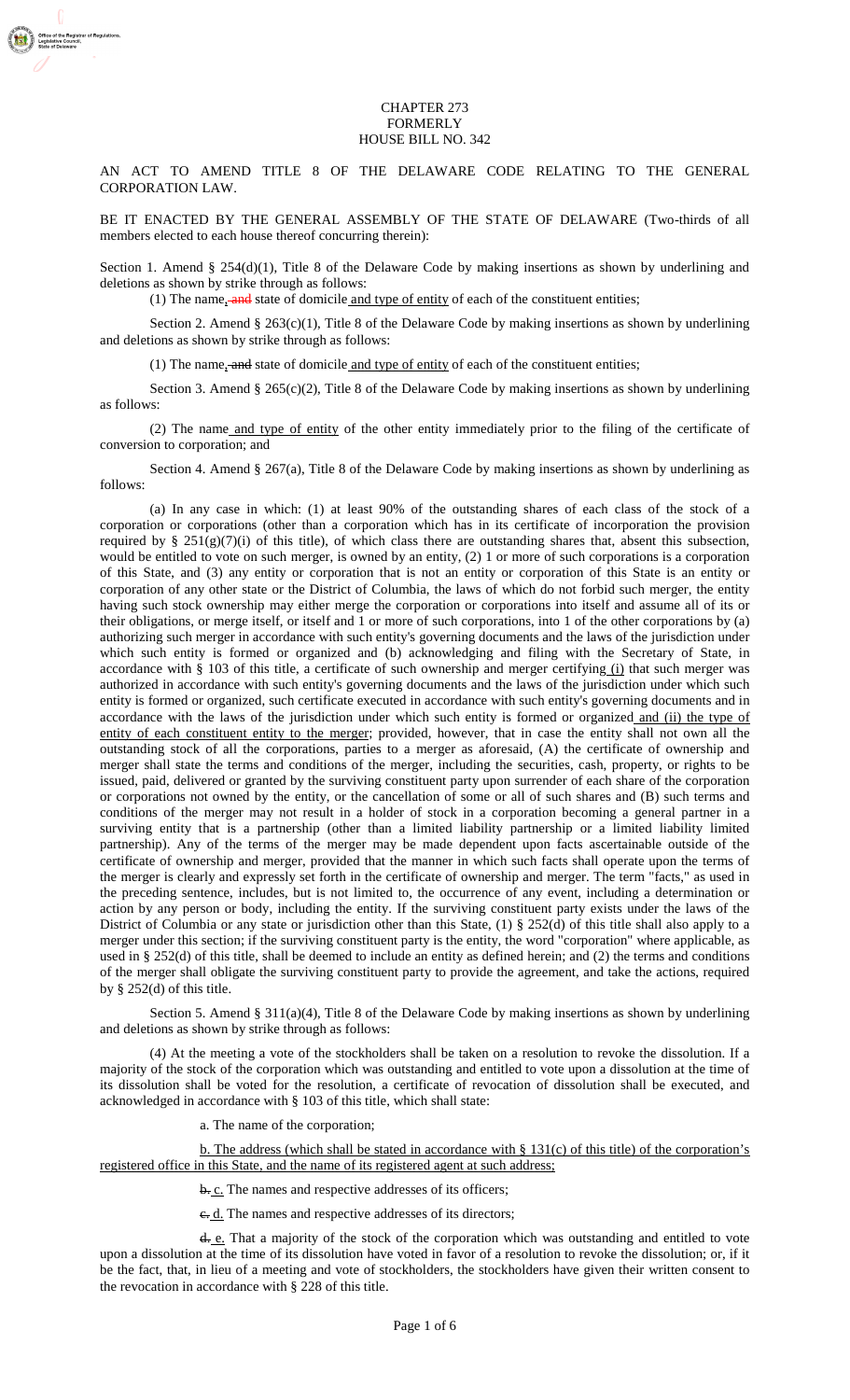Section 6. Amend §  $312(d)(2)$ , Title 8 of the Delaware Code by making insertions as shown by underlining and deletions as shown by strike through as follows:

(2) The address (which shall include the street, city and county be stated in accordance with  $§$  131(c) of this title) of the corporation's registered office in this State and the name of its registered agent at such address;

Section 7. Amend § 377(a) and (b), Title 8 of the Delaware Code by making insertions as shown by underlining and deletions as shown by strike through as follows:

(a) Any foreign corporation, which has qualified to do business in this State, may change its registered agent and substitute another registered agent by filing a certificate with the Secretary of State, acknowledged in accordance with § 103 of this title, setting forth:

(1) The name and address of its registered agent designated in this State upon whom process directed to said corporation may be served; and

(2) A revocation of all previous appointments of agent for such purposes.

Such registered agent shall be either an individual residing in this State when appointed or a corporation authorized to transact business in this State comply with  $\S 371(b)(2)(i)$  of this title.

(b) Any individual or-corporation entity designated by a foreign corporation as its registered agent for service of process may resign by filing with the Secretary of State a signed statement that the registered agent is unwilling to continue to act as the registered agent of the corporation for service of process, including in the statement the post-office address of the main or headquarters office of the foreign corporation, but such resignation shall not become effective until 30 days after the statement is filed. The statement shall be acknowledged by the registered agent and shall contain a representation that written notice of resignation was given to the corporation at least 30 days prior to the filing of the statement by mailing or delivering such notice to the corporation at its address given in the statement.

Section 8. Amend § 377, Title 8 of the Delaware Code by making insertions as shown by underlining as follows:

(d) A foreign corporation whose qualification to do business in this State has been forfeited pursuant to § 132(f)(4) or § 136(b) of this title may be reinstated by filing a certificate of reinstatement with the Secretary of State, acknowledged in accordance with § 103 of this title, setting forth:

(1) the name of the foreign corporation;

(2) the effective date of the forfeiture; and

(3) the name and address of the foreign corporation's registered agent required to be maintained by § 132 of this title.

(e) Upon the filing of a certificate of reinstatement in accordance with subsection (d) of this section, the qualification of the foreign corporation to do business in this State shall be reinstated with the same force and effect as if it had not been forfeited pursuant to this title.

Section 9. Amend § 381(a), Title 8 of the Delaware Code by making insertions as shown by underlining and deletions as shown by strike through as follows:

(a) Any foreign corporation which shall have qualified to do business in this State under § 371 of this title, may surrender its authority to do business in this State and may withdraw therefrom by filing with the Secretary of State:

(1) A certificate executed in accordance with § 103 of this title, stating that it surrenders its authority to transact business in the state and withdraws therefrom; and stating the address to which the Secretary of State may mail any process against the corporation that may be served upon the Secretary of State, or

(2) A copy of a certificate of dissolution issued by the proper official of the State or other jurisdiction of its incorporation, certified to be a true copy under the hand and official seal of the official, together with a certificate, which shall be executed in accordance with paragraph (a)(1) of this section, stating the address to which the Secretary of State may mail any process against the corporation that may be served upon the Secretary of State: or

 $(3)(2)$  A copy of an order or decree of dissolution made by any court of competent jurisdiction or other competent authority of the State or other jurisdiction of its incorporation, certified to be a true copy under the hand of the clerk of the court or other official body, and the official seal of the court or official body or clerk thereof, together with a certificate executed in accordance with paragraph (a)(1) of this section, stating the address to which the Secretary of State may mail any process against the corporation that may be served upon the Secretary of State.

Section 10. Amend § 381(b), Title 8 of the Delaware Code by making deletions as shown by strike through as follows:

(b) The Secretary of State shall, upon payment to the Secretary of State of the fees prescribed in § 391 of this title, issue a sufficient number of certificates, under the Secretary of State's hand and official seal, evidencing the surrender of the authority of the corporation to do business in this State and its withdrawal therefrom. One of the certificates shall be furnished to the corporation withdrawing and surrendering its right to do business in this State;  $\pm$ certificate shall be delivered to the agent of the corporation designated as such immediately prior to the withdrawal.

Section 11. Amend § 390(b)(5), Title 8 of the Delaware Code by making insertions as shown by underlining as follows:

(5) In the case of a certificate of transfer, (i) that the existence of the corporation as a corporation of this State shall cease when the certificate of transfer becomes effective, and (ii) the agreement of the corporation that it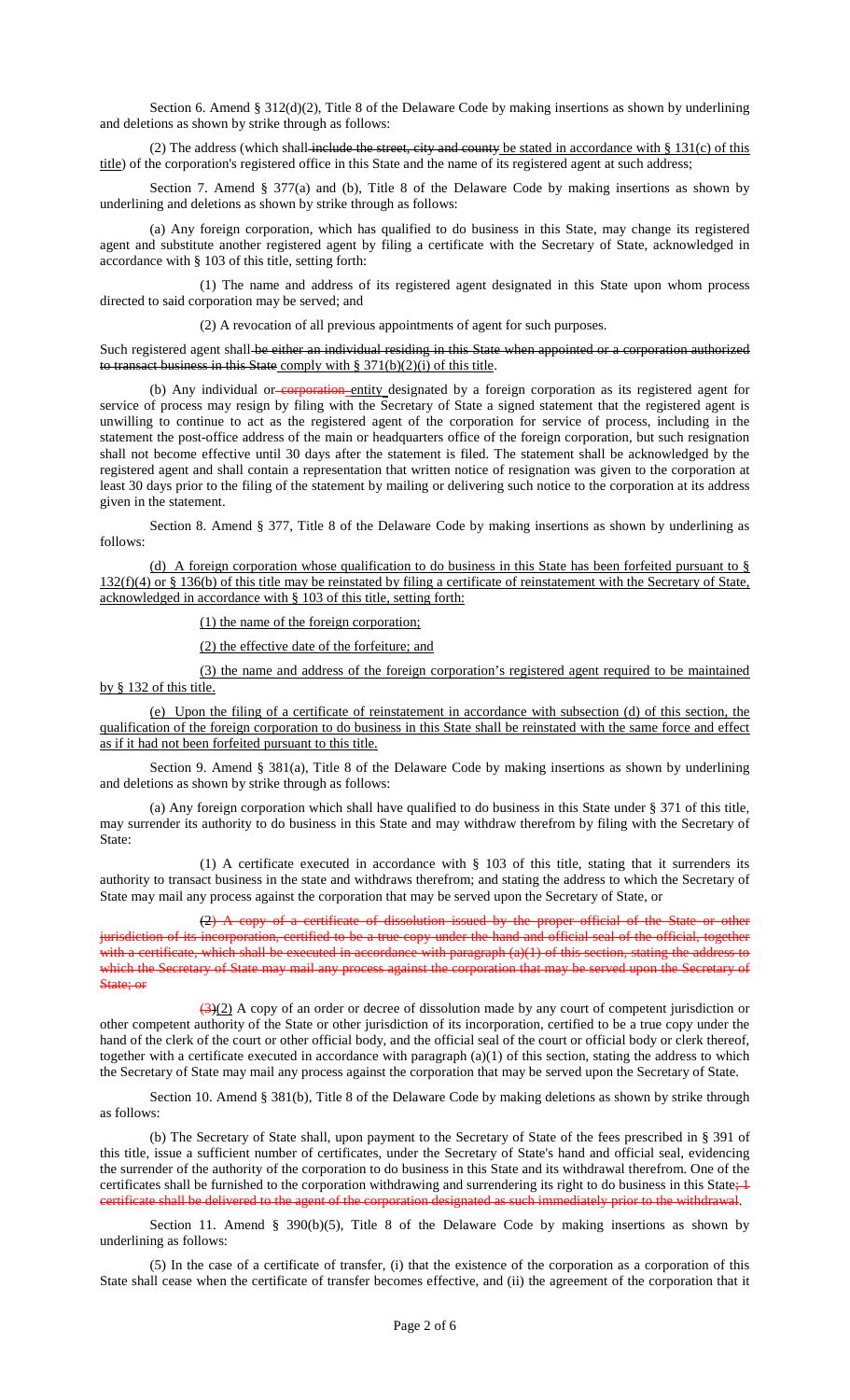may be served with process in this State in any proceeding for enforcement of any obligation of the corporation arising while it was a corporation of this State which shall also irrevocably appoint the Secretary of State as its agent to accept service of process in any such proceeding and specify the address (which may not be that of the corporation's registered agent without the written consent of the corporation's registered agent, such consent to be filed along with the certificate of transfer) to which a copy of such process shall be mailed by the Secretary of State. Process may be served upon the Secretary of State under this subsection by means of electronic transmission but only as prescribed by the Secretary of State. The Secretary of State is authorized to issue such rules and regulations with respect to such service as the Secretary of State deems necessary or appropriate. In the event of service upon the Secretary of State in accordance with this subsection, the Secretary of State shall forthwith notify such corporation that has transferred out of the State of Delaware by letter, directed to such corporation that has transferred out of the State of Delaware at the address so specified, unless such corporation shall have designated in writing to the Secretary of State a different address for such purpose, in which case it shall be mailed to the last address designated. Such letter shall be sent by a mail or courier service that includes a record of mailing or deposit with the courier and a record of delivery evidenced by the signature of the recipient. Such letter shall enclose a copy of the process and any other papers served on the Secretary of State pursuant to this subsection. It shall be the duty of the plaintiff in the event of such service to serve process and any other papers in duplicate, to notify the Secretary of State that service is being effected pursuant to this subsection and to pay the Secretary of State the sum of \$50 for the use of the State, which sum shall be taxed as part of the costs in the proceeding, if the plaintiff shall prevail therein. The Secretary of State shall maintain an alphabetical record of any such service setting forth the name of the plaintiff and the defendant, the title, docket number and nature of the proceeding in which process has been served, the fact that service has been effected pursuant to this subsection, the return date thereof, and the day and hour service was made. The Secretary of State shall not be required to retain such information longer than 5 years from receipt of the service of process.

Section 12. Amend § 391, Title 8 of the Delaware Code by making insertions as shown by underlining and deletions as shown by strikethrough as follows:

§ 391. Taxes and fees Amounts payable to Secretary of State upon filing certificate or other paper.

(a) The following taxes and fees and penalties shall be collected by and paid to the Secretary of State, for the use of the State:

(1) Upon the receipt for filing of an original certificate of incorporation, the  $\frac{tan F}{cos F}$  shall be computed on the basis of \$0.02 for each share of authorized capital stock having par value up to and including 20,000 shares, \$0.01 for each share in excess of 20,000 shares up to and including 200,000 shares, and 2/5 of a \$0.01 for each share in excess of 200,000 shares; \$0.01 for each share of authorized capital stock without par value up to and including 20,000 shares, 1/2 of \$0.01 for each share in excess of 20,000 shares up to and including 2,000,000 shares, and 2/5 of \$0.01 for each share in excess of 2,000,000 shares. In no case shall the amount paid be less than \$15. For the purpose of computing the tax-fee on par value stock each \$100 unit of the authorized capital stock shall be counted as 1 taxable assessable share.

(2) Upon the receipt for filing of a certificate of amendment of certificate of incorporation, or a certificate of amendment of certificate of incorporation before payment of capital, or a restated certificate of incorporation, increasing the authorized capital stock of a corporation, the tax fee shall be an amount equal to the difference between the tax fee computed at the foregoing rates upon the total authorized capital stock of the corporation including the proposed increase, and the tax fee computed at the foregoing rates upon the total authorized capital stock excluding the proposed increase. In no case shall the amount paid be less than \$30.

(3) Upon the receipt for filing of a certificate of amendment of certificate of incorporation before payment of capital and not involving an increase of authorized capital stock, or an amendment to the certificate of incorporation not involving an increase of authorized capital stock, or a restated certificate of incorporation not involving an increase of authorized capital stock, or a certificate of retirement of stock, the tax fee to be paid shall be \$30. For all other certificates relating to corporations, not otherwise provided for, the tax fee to be paid shall be \$5.00. In the case of exempt corporations no tax fee shall be paid under this paragraph.

(4) Upon the receipt for filing of a certificate of merger or consolidation of 2 or more corporations, the tax fee shall be an amount equal to the difference between the tax fee computed at the foregoing rates upon the total authorized capital stock of the corporation created by the merger or consolidation, and the tax fee so computed upon the aggregate amount of the total authorized capital stock of the constituent corporations. In no case shall the amount paid be less than \$75. The foregoing tax fee shall be in addition to any tax or fee required under any other law of this State to be paid by any constituent entity that is not a corporation in connection with the filing of the certificate of merger or consolidation.

(5) Upon the receipt for filing of a certificate of dissolution, there shall be paid to and collected by the Secretary of State a-tax fee\_of:

## a. Forty dollars (\$40); or

 $\underline{b}$ . Ten dollars (\$10) in the case of a certificate of dissolution which certifies that:

1. The corporation has no assets and has ceased transacting business; and

2. The corporation, for each year since its incorporation in this State, has been required to pay only the minimum franchise tax then prescribed by § 503 of this title; and

3. The corporation has paid all franchise taxes and fees due to or assessable by this State through the end of the year in which said certificate of dissolution is filed.

(6) Upon the receipt for filing of a certificate of reinstatement of a foreign corporation or a certificate or other paper of surrender and withdrawal from the State by a foreign corporation, there shall be collected by and paid to the Secretary of State a tax fee of \$10.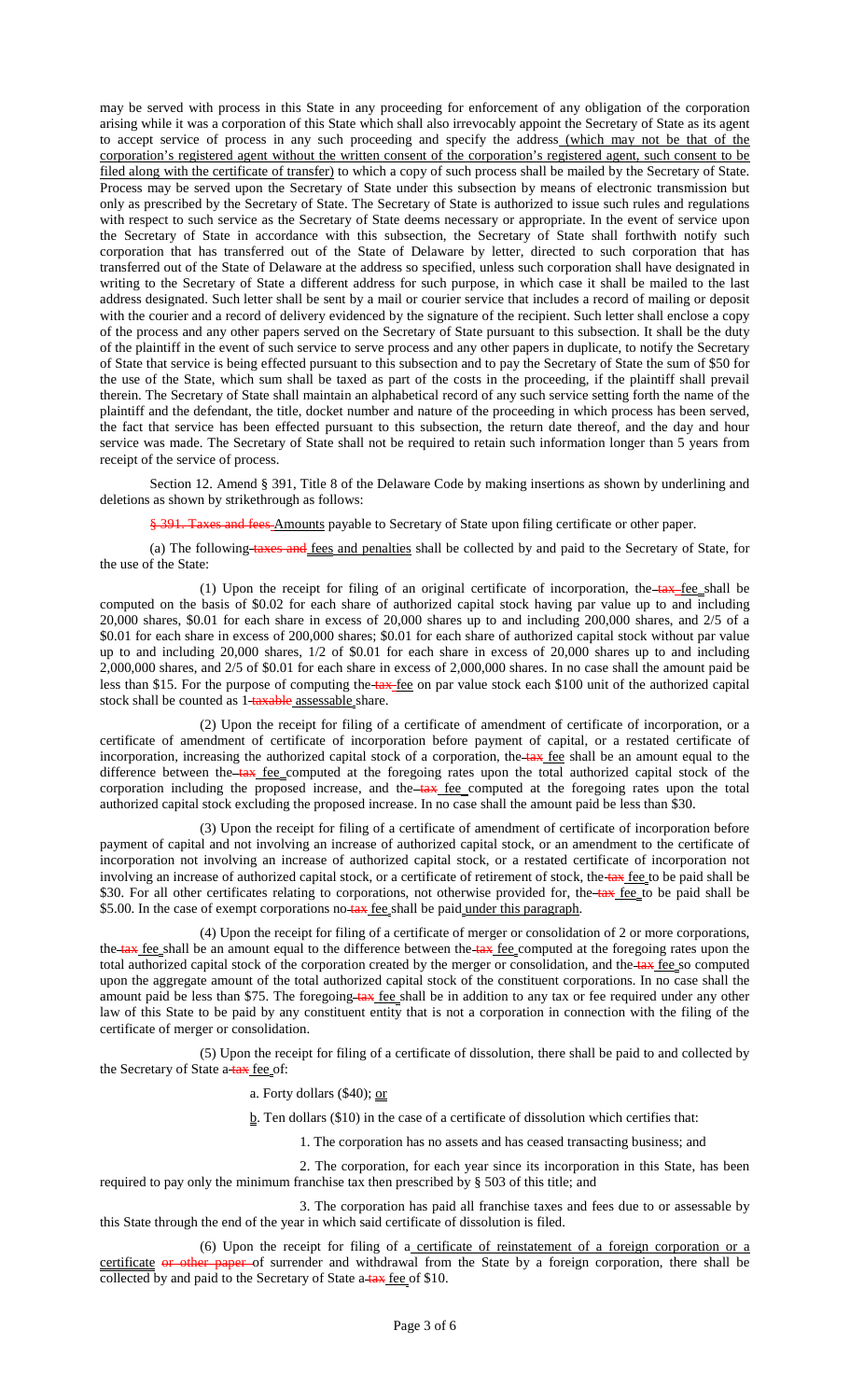(7) For receiving and filing and/or indexing any certificate, affidavit, agreement or any other paper provided for by this chapter, for which no different fee is specifically prescribed, a fee of \$115 in each case shall be paid to the Secretary of State. The fee in the case of a certificate of incorporation filed as required by § 102 of this title shall be \$25. For entering information from each instrument into the Delaware Corporation Information System in accordance with  $\S 103(c)(8)$  of this title, the fee shall be \$5.00.

a. A certificate of dissolution which meets the criteria stated in paragraph  $(a)(5)b$ . of this section shall not be subject to such fee; and

b. A certificate of incorporation filed in accordance with § 102 of this title shall be subject to a fee of \$25.

(8) For receiving and filing and/or indexing the annual report of a foreign corporation doing business in this State, a fee of \$125 shall be paid. In the event of neglect, refusal or failure on the part of any foreign corporation to file the annual report with the Secretary of State on or before June 30 each year, the corporation shall pay a penalty of \$125.

(9) For recording and indexing articles of association and other papers required by this chapter to be recorded by the Secretary of State, a fee computed on the basis of \$0.01 a line shall be paid.

(10) For certifying copies of any paper on file provided by this chapter, a fee of \$50 shall be paid for each copy certified. In addition, a fee of \$2.00 per page shall be paid in each instance where the Secretary of State provides the copies of the document to be certified.

(11) For issuing any certificate of the Secretary of State other than a certification of a copy under paragraph (a)(10) of this section, or a certificate that recites all of a corporation's filings with the Secretary of State, a fee of \$50 shall be paid for each certificate. For issuing any certificate of the Secretary of State that recites all of a corporation's filings with the Secretary of State, a fee of \$175 shall be paid for each certificate.

(12) For filing in the office of the Secretary of State any certificate of change of location or change of registered agent, as provided in § 133 of this title, there shall be collected by and paid to the Secretary of State a fee of \$50, provided that no fee shall be charged pursuant to § 103(c)(6) and (c)(7) of this title.

(13) For filing in the office of the Secretary of State any certificate of change of address or change of name of registered agent, as provided in § 134 of this title, there shall be collected by and paid to the Secretary of State a fee of \$50, plus the same fees for receiving, filing, indexing, copying and certifying the same as are charged in the case of filing a certificate of incorporation.

(14) For filing in the office of the Secretary of State any certificate of resignation of a registered agent and appointment of a successor, as provided in § 135 of this title, there shall be collected by and paid to the Secretary of State a fee of \$50.

(15) For filing in the office of the Secretary of State, any certificate of resignation of a registered agent without appointment of a successor, as provided in §§ 136 and 377 of this title, there shall be collected by and paid to the Secretary of State a fee of \$2.00 for each corporation whose registered agent has resigned by such certificate.

(16) For preparing and providing a written report of a record search, a fee of \$50 shall be paid.

(17) For preclearance of any document for filing, a fee of \$250 shall be paid.

(18) For receiving and filing and/or indexing an annual franchise tax report of a corporation provided for by § 502 of this title, a fee of \$25 shall be paid by exempt corporations and a fee of \$50 shall be paid by all other corporations.

(19) For receiving and filing and/or indexing by the Secretary of State of a certificate of domestication and certificate of incorporation prescribed in § 388(d) of this title, a fee of \$165, plus the tax and fee payable upon the receipt for filing of an original certificate of incorporation, shall be paid.

(20) For receiving, reviewing and filing and/or indexing by the Secretary of State of the documents prescribed in § 389(c) of this title, a fee of \$10,000 shall be paid.

(21) For receiving, reviewing and filing and/or indexing by the Secretary of State of the documents prescribed in § 389(d) of this title, an annual fee of \$2,500 shall be paid.

(22) Except as provided in this section, the fees of the Secretary of State shall be as provided for in § 2315 of Title 29.

(23) In the case of exempt corporations, the total fees payable to the Secretary of State upon the filing of a Certificate of Change of Registered Agent and/or Registered Office or a Certificate of Revival shall be \$5.00 and such filings shall be exempt from any fees or assessments pursuant to the requirements of § 103(c)(6) and  $(c)(7)$  of this title.

(24) For accepting a corporate name reservation application, an application for renewal of a corporate name reservation, or a notice of transfer or cancellation of a corporate name reservation, there shall be collected by and paid to the Secretary of State a fee of up to \$75.

(25) For receiving and filing and/or indexing by the Secretary of State of a certificate of transfer or a certificate of continuance prescribed in § 390 of this title, a fee of \$1,000 shall be paid.

(26) For receiving and filing and/or indexing by the Secretary of State of a certificate of conversion and certificate of incorporation prescribed in § 265 of this title, a fee of \$115, plus the tax and fee payable upon the receipt for filing of an original certificate of incorporation, shall be paid.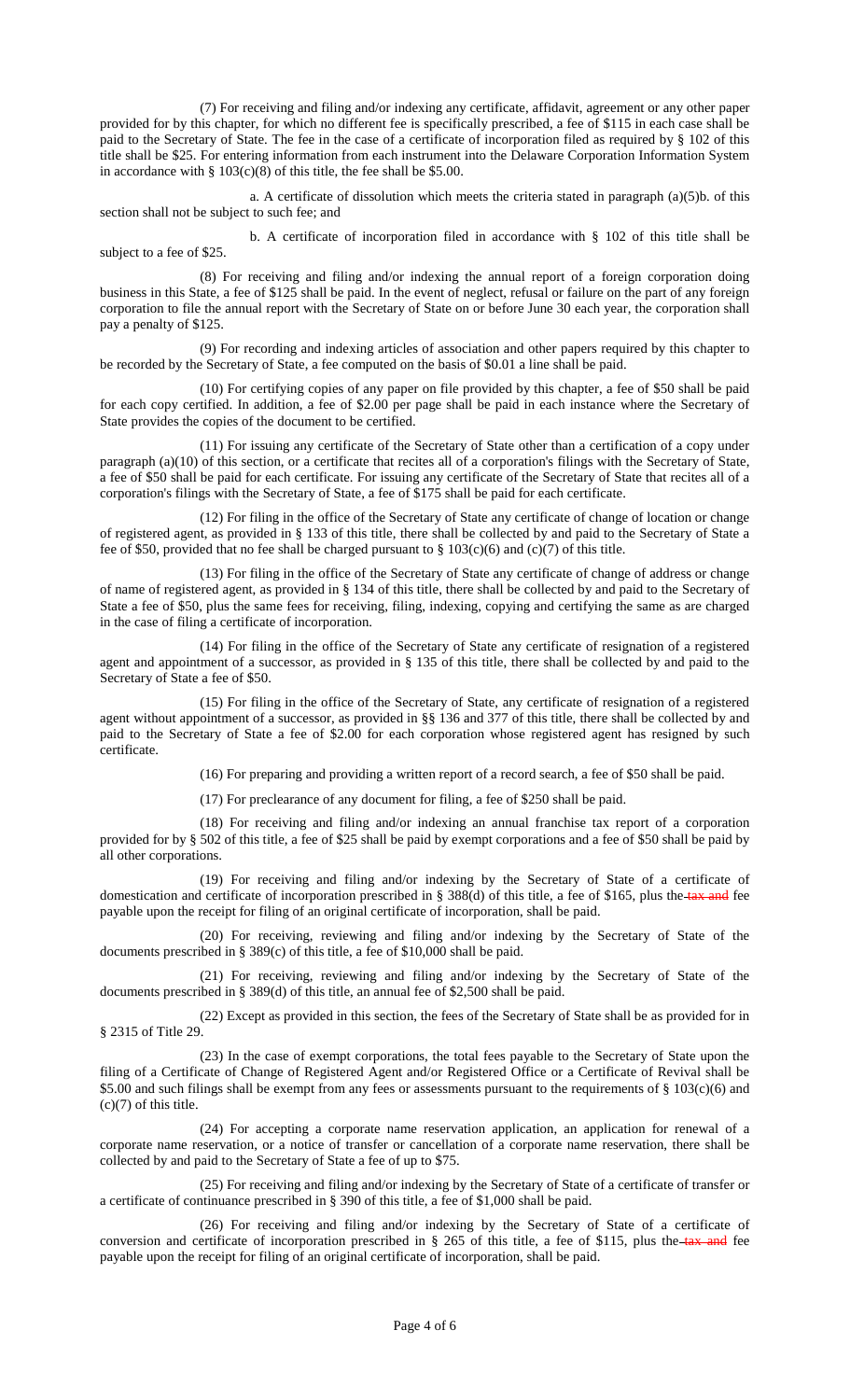(27) For receiving and filing and/or indexing by the Secretary of State of a certificate of conversion prescribed in § 266 of this title, a fee of \$165 shall be paid.

(b)(1) For the purpose of computing the  $\frac{\text{tax}}{\text{dec}}$  prescribed in paragraphs (a)(1), (2) and (4) of this section the authorized capital stock of a corporation shall be considered to be the total number of shares which the corporation is authorized to issue, whether or not the total number of shares that may be outstanding at any one time be limited to a less number.

(2) For the purpose of computing the  $\frac{\text{tax}}{\text{te}}$  prescribed in paragraphs (a)(2) and (3) of this section, a certificate of amendment of certificate of incorporation, or an amended certificate of incorporation before payment of capital, or a restated certificate of incorporation, shall be considered as increasing the authorized capital stock of a corporation provided it involves an increase in the number of shares, or an increase in the par value of shares, or a change of shares with par value into shares without par value, or a change of shares without par value into shares with par value, or any combination of 2 or more of the above changes, and provided further that the tax fee computed at the rates set forth in paragraph (a)(1) of this section upon the total authorized capital stock of the corporation including the proposed change or changes exceeds the tax fee so computed upon the total authorized stock of the corporation excluding such change or changes.

(c) The Secretary of State may issue photocopies or electronic image copies of instruments on file, as well as instruments, documents and other papers not on file, and for all such photocopies or electronic image copies which are not certified by the Secretary of State, a fee of \$10 shall be paid for the first page and \$2.00 for each additional page. The Secretary of State may also issue microfiche copies of instruments on file as well as instruments, documents and other papers not on file, and for each such microfiche a fee of \$2.00 shall be paid therefor. Notwithstanding Delaware's Freedom of Information Act [Chapter 100 of Title 29] or other provision of this Code granting access to public records, the Secretary of State shall issue only photocopies, microfiche or electronic image copies of records in exchange for the fees described above.

(d) No fees for the use of the State shall be charged or collected from any corporation incorporated for the drainage and reclamation of lowlands or for the amendment or renewal of the charter of such corporation.

(e) The Secretary of State may in the Secretary of State's discretion permit the extension of credit for the taxes or fees required by this section upon such terms as the Secretary of State shall deem to be appropriate.

(f) The Secretary of State shall retain from the revenue collected from the taxes or fees required by this section a sum sufficient to provide at all times a fund of at least \$500, but not more than \$1,500, from which the Secretary of State may refund any payment made pursuant to this section to the extent that it exceeds the taxes or fees required by this section. The fund shall be deposited in the financial institution which is the legal depository of state moneys to the credit of the Secretary of State and shall be disbursable on order of the Secretary of State.

(g) The Secretary of State may in the Secretary of State's discretion charge a fee of \$60 for each check received for payment of any fee or tax under Chapter 1 or Chapter 6 of this title that is returned due to insufficient funds or as the result of a stop payment order.

(h) In addition to those fees charged under subsections (a) and (c) of this section, there shall be collected by and paid to the Secretary of State the following:

(1) For all services described in subsection (a) of this section that are requested to be completed within 30 minutes on the same day as the day of the request, an additional sum of up to \$7,500 and for all services described in subsections (a) and (c) of this section that are requested to be completed within 1 hour on the same day as the day of the request, an additional sum of up to \$1,000 and for all services described in subsections (a) and (c) of this section that are requested to be completed within 2 hours on the same day as the day of the request, an additional sum of up to \$500; and

(2) For all services described in subsections (a) and (c) of this section that are requested to be completed within the same day as the day of the request, an additional sum of up to \$300; and

(3) For all services described in subsections (a) and (c) of this section that are requested to be completed within a 24-hour period from the time of the request, an additional sum of up to \$150.

The Secretary of State shall establish (and may from time to time alter or amend) a schedule of specific fees payable pursuant to this subsection.

(i) A domestic corporation or a foreign corporation registered to do business in this State that files with the Secretary of State any instrument or certificate, and in connection therewith, neglects, refuses or fails to pay any fee or tax under Chapter 1 or Chapter 6 of this title shall, after written demand therefor by the Secretary of State by mail addressed to such domestic corporation or foreign corporation in care of its registered agent in this State, cease to be in good standing as a domestic corporation or registered as a foreign corporation in this State on the ninetieth day following the date of mailing of such demand, unless such fee or tax and, if applicable, the fee provided for in subsection (g) of this section are paid in full prior to the ninetieth day following the date of mailing of such demand. A domestic corporation that has ceased to be in good standing or a foreign corporation that has ceased to be registered by reason of the neglect, refusal or failure to pay any such fee or tax shall be restored to and have the status of a domestic corporation in good standing or a foreign corporation that is registered in this State upon the payment of the fee or tax which such domestic corporation or foreign corporation neglected, refused or failed to pay together with the fee provided for in subsection (g) of this section, if applicable. The Secretary of State shall not accept for filing any instrument authorized to be filed with the Secretary of State under this title in respect of any domestic corporation that is not in good standing or any foreign corporation that has ceased to be registered by reason of the neglect, refusal or failure to pay any such fee or tax, and shall not issue any certificate of good standing with respect to such domestic corporation or foreign corporation, unless and until such domestic corporation or foreign corporation shall have been restored to and have the status of a domestic corporation in good standing or a foreign corporation duly registered in this State.